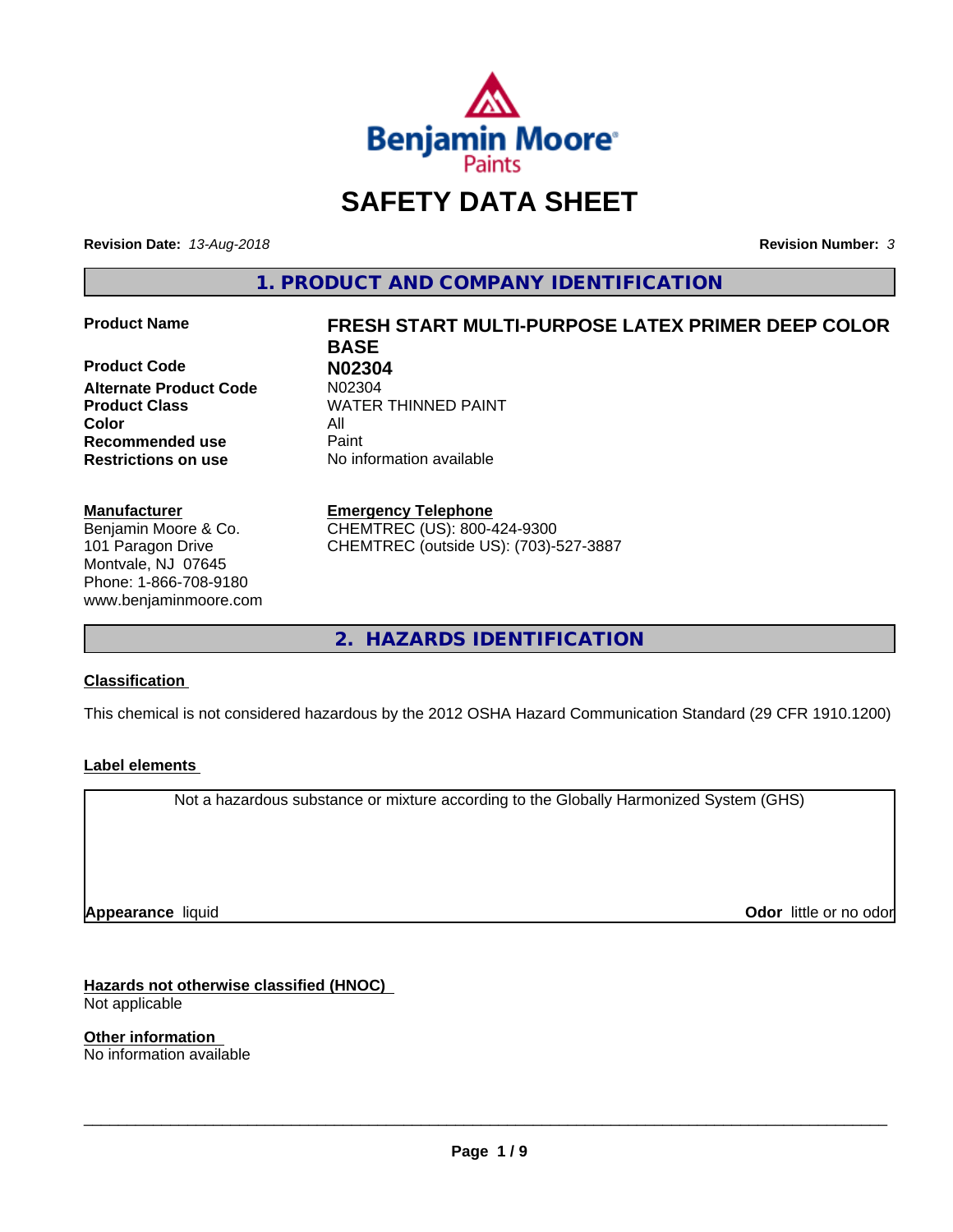#### **Other hazards**

May cause allergic skin reaction

# **3. COMPOSITION INFORMATION ON COMPONENTS**

| <b>Chemical name</b>            | <b>CAS No.</b> | Weight-% |
|---------------------------------|----------------|----------|
| Titanium dioxide                | 13463-67-7     |          |
| Diatomaceous earth              | 61790-53-2     |          |
| Kaolin                          | 1332-58-7      |          |
| Zinc oxide                      | 1314-13-2      |          |
| Hexanedioic acid, dihydrazide   | 1071-93-8      | 0.5      |
| Sodium C14-C16 olefin sulfonate | 68439-57-6     | 0.5      |

|                                                  | 4. FIRST AID MEASURES                                                                                    |
|--------------------------------------------------|----------------------------------------------------------------------------------------------------------|
| <b>General Advice</b>                            | No hazards which require special first aid measures.                                                     |
| <b>Eye Contact</b>                               | Rinse thoroughly with plenty of water for at least 15 minutes and consult a<br>physician.                |
| <b>Skin Contact</b>                              | Wash off immediately with soap and plenty of water while removing all<br>contaminated clothes and shoes. |
| <b>Inhalation</b>                                | Move to fresh air. If symptoms persist, call a physician.                                                |
| Ingestion                                        | Clean mouth with water and afterwards drink plenty of water. Consult a physician<br>if necessary.        |
| <b>Most Important</b><br><b>Symptoms/Effects</b> | May cause allergic skin reaction.                                                                        |
| <b>Notes To Physician</b>                        | Treat symptomatically.                                                                                   |

**5. FIRE-FIGHTING MEASURES**

| <b>Suitable Extinguishing Media</b>                                    | Use extinguishing measures that are appropriate to local<br>circumstances and the surrounding environment.                                   |
|------------------------------------------------------------------------|----------------------------------------------------------------------------------------------------------------------------------------------|
| <b>Protective Equipment And Precautions For</b><br><b>Firefighters</b> | As in any fire, wear self-contained breathing apparatus<br>pressure-demand, MSHA/NIOSH (approved or equivalent)<br>and full protective gear. |
| <b>Specific Hazards Arising From The Chemical</b>                      | Closed containers may rupture if exposed to fire or<br>extreme heat.                                                                         |
| <b>Sensitivity To Mechanical Impact</b>                                | No.                                                                                                                                          |
| <b>Sensitivity To Static Discharge</b>                                 | No.                                                                                                                                          |
| <b>Flash Point Data</b><br>Flash Point (°F)<br><b>Flash Point (°C)</b> | Not applicable<br>Not applicable                                                                                                             |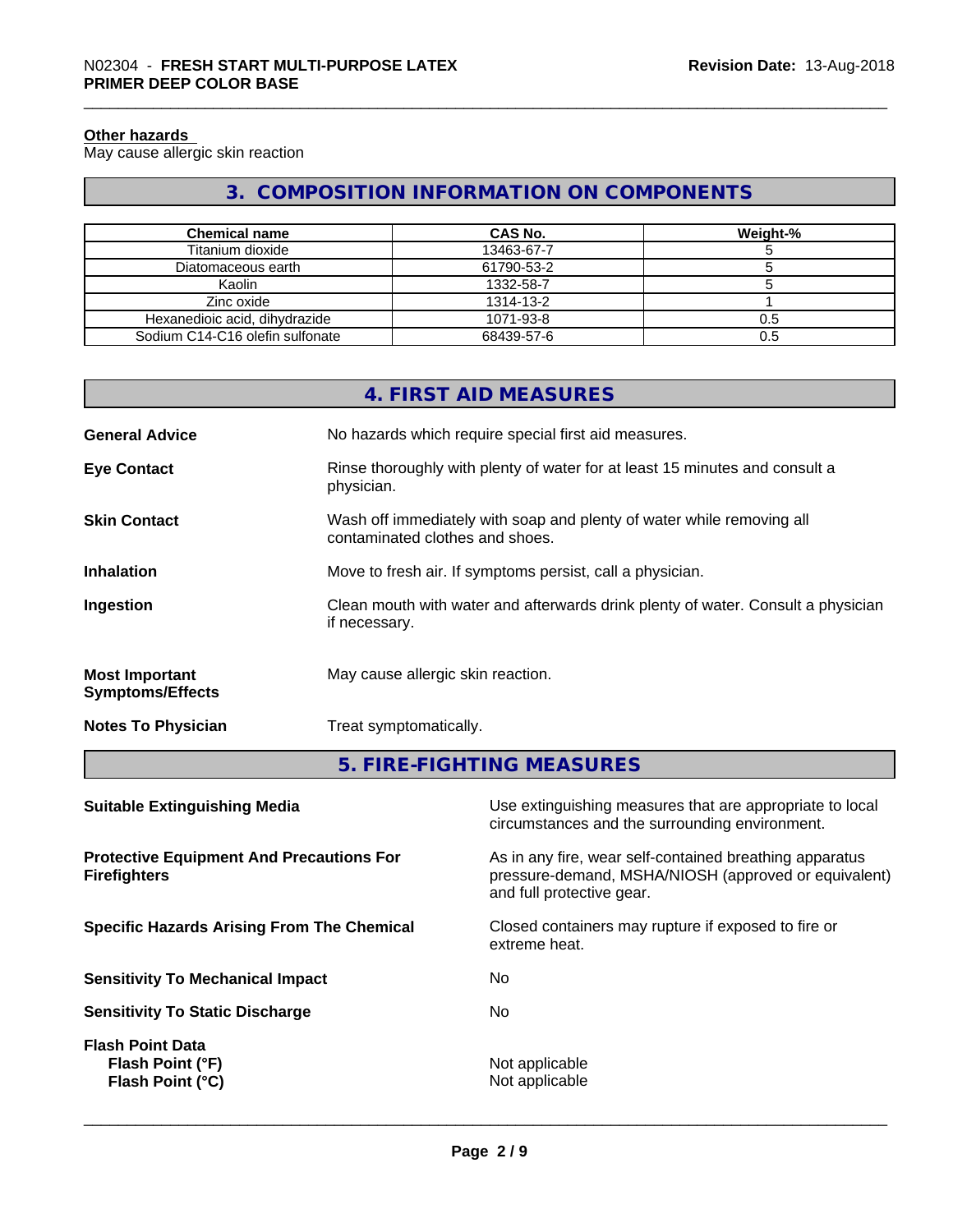#### \_\_\_\_\_\_\_\_\_\_\_\_\_\_\_\_\_\_\_\_\_\_\_\_\_\_\_\_\_\_\_\_\_\_\_\_\_\_\_\_\_\_\_\_\_\_\_\_\_\_\_\_\_\_\_\_\_\_\_\_\_\_\_\_\_\_\_\_\_\_\_\_\_\_\_\_\_\_\_\_\_\_\_\_\_\_\_\_\_\_\_\_\_ N02304 - **FRESH START MULTI-PURPOSE LATEX PRIMER DEEP COLOR BASE**

| Method                                                        |                 | Not applicable                   |                                |
|---------------------------------------------------------------|-----------------|----------------------------------|--------------------------------|
| <b>Flammability Limits In Air</b>                             |                 |                                  |                                |
| Lower flammability limit:<br><b>Upper flammability limit:</b> |                 | Not applicable<br>Not applicable |                                |
| <b>NFPA</b><br>Health: 1                                      | Flammability: 0 | <b>Instability: 0</b>            | <b>Special: Not Applicable</b> |
| <b>NFPA Legend</b><br>$\bigcap$ Niat Liamandaun               |                 |                                  |                                |

- 0 Not Hazardous
- 1 Slightly
- 2 Moderate
- 3 High
- 4 Severe

*The ratings assigned are only suggested ratings, the contractor/employer has ultimate responsibilities for NFPA ratings where this system is used.*

*Additional information regarding the NFPA rating system is available from the National Fire Protection Agency (NFPA) at www.nfpa.org.*

# **6. ACCIDENTAL RELEASE MEASURES**

| <b>Personal Precautions</b>      | Avoid contact with skin, eyes and clothing. Ensure adequate ventilation.                                                                                                         |
|----------------------------------|----------------------------------------------------------------------------------------------------------------------------------------------------------------------------------|
| <b>Other Information</b>         | Prevent further leakage or spillage if safe to do so.                                                                                                                            |
| <b>Environmental precautions</b> | See Section 12 for additional Ecological Information.                                                                                                                            |
| <b>Methods for Cleaning Up</b>   | Soak up with inert absorbent material. Sweep up and shovel into suitable<br>containers for disposal.                                                                             |
|                                  | 7. HANDLING AND STORAGE                                                                                                                                                          |
| Handling                         | Avoid contact with skin, eyes and clothing. Avoid breathing vapors, spray mists or<br>sanding dust. In case of insufficient ventilation, wear suitable respiratory<br>equipment. |
| <b>Storage</b>                   | Keep container tightly closed. Keep out of the reach of children.                                                                                                                |
| <b>Incompatible Materials</b>    | No information available                                                                                                                                                         |
|                                  |                                                                                                                                                                                  |

**8. EXPOSURE CONTROLS/PERSONAL PROTECTION**

#### **Exposure Limits**

| <b>Chemical name</b> | <b>ACGIH TLV</b>          | <b>OSHA PEL</b>            |
|----------------------|---------------------------|----------------------------|
| Titanium dioxide     | 10 mg/m $3$ - TWA         | 15 mg/m $3$ - TWA          |
| Diatomaceous earth   | N/E                       |                            |
|                      |                           | 20 mppcf - TWA             |
| Kaolin               | 2 mg/m <sup>3</sup> - TWA | 15 mg/m <sup>3</sup> - TWA |
|                      |                           | $5 \text{ mg/m}^3$ - TWA   |
| Zinc oxide           | 2 mg/m $3$ - TWA          | $5 \text{ mg/m}^3$ - TWA   |
|                      | 10 mg/m $3 -$ STEL        | 15 mg/m <sup>3</sup> - TWA |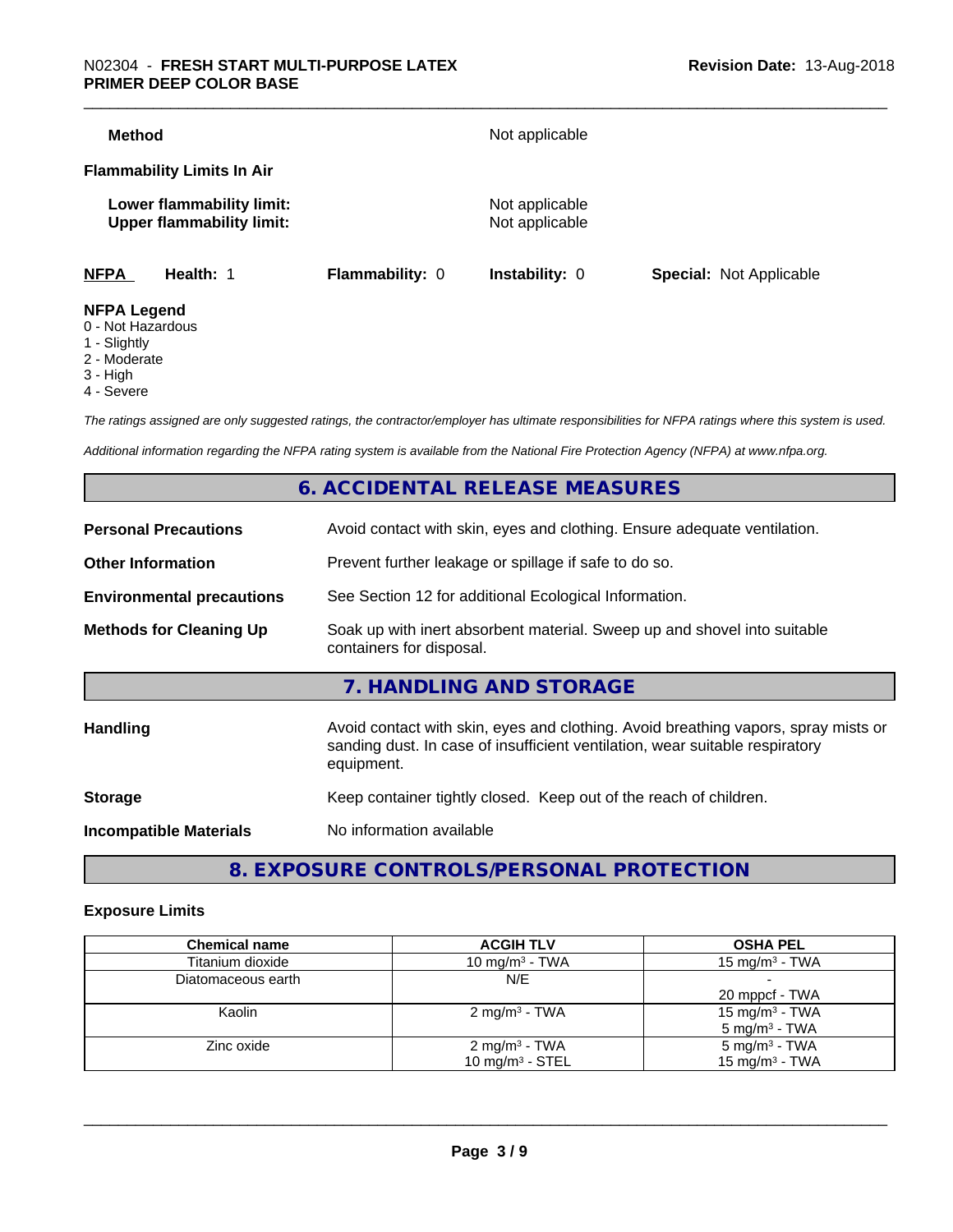#### **Legend**

ACGIH - American Conference of Governmental Industrial Hygienists Exposure Limits OSHA - Occupational Safety & Health Administration Exposure Limits N/E - Not Established

| <b>Engineering Measures</b>          | Ensure adequate ventilation, especially in confined areas.                                                                          |  |  |
|--------------------------------------|-------------------------------------------------------------------------------------------------------------------------------------|--|--|
| <b>Personal Protective Equipment</b> |                                                                                                                                     |  |  |
| <b>Eye/Face Protection</b>           | Safety glasses with side-shields.                                                                                                   |  |  |
| <b>Skin Protection</b>               | Protective gloves and impervious clothing.                                                                                          |  |  |
| <b>Respiratory Protection</b>        | In case of insufficient ventilation wear suitable respiratory equipment.                                                            |  |  |
| <b>Hygiene Measures</b>              | Avoid contact with skin, eyes and clothing. Remove and wash contaminated<br>clothing before re-use. Wash thoroughly after handling. |  |  |

### **9. PHYSICAL AND CHEMICAL PROPERTIES**

**Appearance** liquid **Odor** little or no odor **Odor Threshold No information available No information available Density (lbs/gal)** 9.5 - 9.9<br> **Specific Gravity** 3.14 - 1.19 **Specific Gravity pH pH**  $\blacksquare$ **Viscosity (cps)** No information available **Solubility(ies)** No information available **Water solubility** No information available **Evaporation Rate No information available No information available Vapor pressure @20 °C (kPa)** No information available **Vapor density**<br> **We Solids**<br>
We Solid With the Solid Support of the Music Contract Addersition available<br>
Music Contract Addersition available<br>
Music Contract Addersition available Wt. % Solids **Vol. % Solids** 30 - 40 **Wt. % Volatiles** 50 - 60 **Vol. % Volatiles** 60 - 70 **VOC Regulatory Limit (g/L)** < 100 **Boiling Point (°F)** 212 **Boiling Point (°C)** 100 **Freezing Point (°F)** 32 **Freezing Point (°C)** 0 **Flash Point (°F)**<br> **Flash Point (°C)**<br> **Flash Point (°C)**<br> **Not** applicable<br>
Not applicable **Flash Point (°C) Method** Not applicable<br> **Flammability (solid, gas)** Not applicable Not applicable **Flammability (solid, gas)**<br> **Upper flammability limit:**<br>
Upper flammability limit: **Upper flammability limit:**<br> **Lower flammability limit:** Not applicable Not applicable **Lower flammability limit: Autoignition Temperature (°F)** No information available **Autoignition Temperature (°C)** No information available **Decomposition Temperature (°F)** No information available **Decomposition Temperature (°C)** No information available **Partition coefficient** No information available

# **10. STABILITY AND REACTIVITY**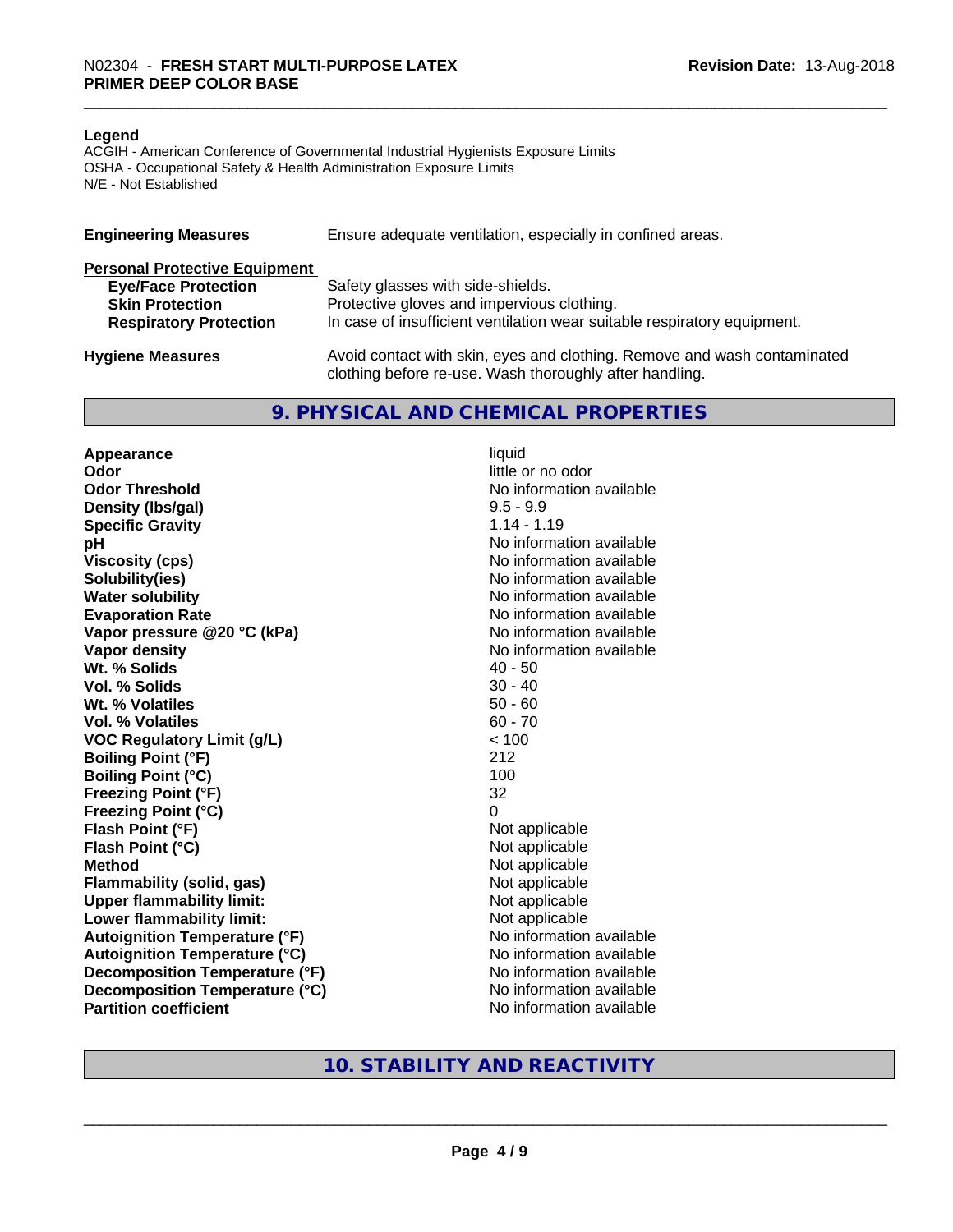| <b>Reactivity</b>                         | Not Applicable                           |
|-------------------------------------------|------------------------------------------|
| <b>Chemical Stability</b>                 | Stable under normal conditions.          |
| <b>Conditions to avoid</b>                | Prevent from freezing.                   |
| <b>Incompatible Materials</b>             | No materials to be especially mentioned. |
| <b>Hazardous Decomposition Products</b>   | None under normal use.                   |
| <b>Possibility of hazardous reactions</b> | None under normal conditions of use.     |

# **11. TOXICOLOGICAL INFORMATION**

| <b>Product Information</b>                                                                                                                                                                                                                         |                                                                                                                                                                                                                                                                                                                         |
|----------------------------------------------------------------------------------------------------------------------------------------------------------------------------------------------------------------------------------------------------|-------------------------------------------------------------------------------------------------------------------------------------------------------------------------------------------------------------------------------------------------------------------------------------------------------------------------|
| Information on likely routes of exposure                                                                                                                                                                                                           |                                                                                                                                                                                                                                                                                                                         |
| <b>Principal Routes of Exposure</b>                                                                                                                                                                                                                | Eye contact, skin contact and inhalation.                                                                                                                                                                                                                                                                               |
| <b>Acute Toxicity</b>                                                                                                                                                                                                                              |                                                                                                                                                                                                                                                                                                                         |
| <b>Product Information</b>                                                                                                                                                                                                                         | No information available                                                                                                                                                                                                                                                                                                |
|                                                                                                                                                                                                                                                    | Symptoms related to the physical, chemical and toxicological characteristics                                                                                                                                                                                                                                            |
| <b>Symptoms</b>                                                                                                                                                                                                                                    | No information available                                                                                                                                                                                                                                                                                                |
|                                                                                                                                                                                                                                                    | Delayed and immediate effects as well as chronic effects from short and long-term exposure                                                                                                                                                                                                                              |
| Eye contact<br><b>Skin contact</b><br><b>Inhalation</b><br>Ingestion<br><b>Sensitization</b>                                                                                                                                                       | May cause slight irritation.<br>Substance may cause slight skin irritation. Prolonged or repeated contact may dry<br>skin and cause irritation.<br>May cause irritation of respiratory tract.<br>Ingestion may cause gastrointestinal irritation, nausea, vomiting and diarrhea.<br>May cause an allergic skin reaction |
| <b>Neurological Effects</b><br><b>Mutagenic Effects</b><br><b>Reproductive Effects</b><br><b>Developmental Effects</b><br><b>Target organ effects</b><br><b>STOT - single exposure</b><br><b>STOT - repeated exposure</b><br>Other adverse effects | No information available.<br>No information available.<br>No information available.<br>No information available.<br>No information available.<br>No information available.<br>No information available.<br>No information available.                                                                                    |
| <b>Aspiration Hazard</b>                                                                                                                                                                                                                           | No information available                                                                                                                                                                                                                                                                                                |
| <b>Numerical measures of toxicity</b>                                                                                                                                                                                                              | The following values are calculated based on chapter 3.1 of the GHS document                                                                                                                                                                                                                                            |
| <b>ATEmix (oral)</b>                                                                                                                                                                                                                               | 22243 mg/kg                                                                                                                                                                                                                                                                                                             |
|                                                                                                                                                                                                                                                    |                                                                                                                                                                                                                                                                                                                         |

**Component Information**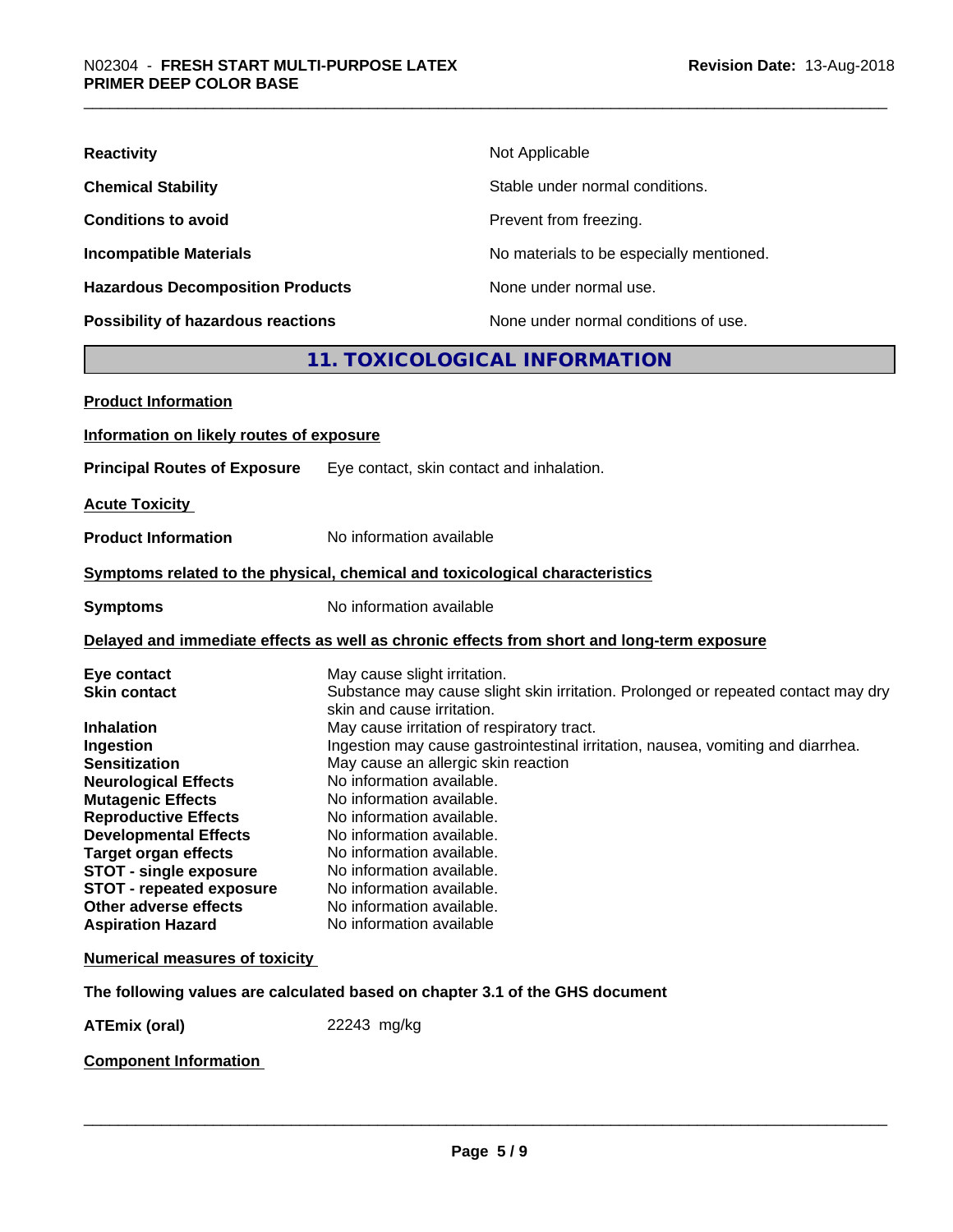Titanium dioxide LD50 Oral: > 10000 mg/kg (Rat) Kaolin LD50 Oral: > 5000 mg/kg (Rat) Zinc oxide LD50 Oral: 5000 mg/kg (Rat) LC50 Inhalation (Dust):  $> 5700$  mg/m<sup>3</sup> (Rat, 4 hr.)

#### **Carcinogenicity**

*The information below indicateswhether each agency has listed any ingredient as a carcinogen:.*

| <b>Chemical</b><br>name | <b>IARC</b>                  | <b>NTP</b> | <b>OSHA</b> |
|-------------------------|------------------------------|------------|-------------|
|                         | .<br>2B<br>Possible<br>Human |            | Listed      |
| n dioxide<br>l itanıum  | Carcinoɑen                   |            |             |

• Although IARC has classified titanium dioxide as possibly carcinogenic to humans (2B), their summary concludes: "No significant exposure to titanium dioxide is thought to occur during the use of products in which titanium dioxide is bound to other materials, such as paint."

#### **Legend**

IARC - International Agency for Research on Cancer NTP - National Toxicity Program OSHA - Occupational Safety & Health Administration

**12. ECOLOGICAL INFORMATION**

## **Ecotoxicity Effects**

The environmental impact of this product has not been fully investigated.

#### **Product Information**

#### **Acute Toxicity to Fish**

No information available

#### **Acute Toxicity to Aquatic Invertebrates**

No information available

#### **Acute Toxicity to Aquatic Plants**

No information available

#### **Persistence / Degradability**

No information available.

#### **Bioaccumulation**

No information available.

#### **Mobility in Environmental Media**

No information available.

#### **Ozone**

No information available

### **Component Information**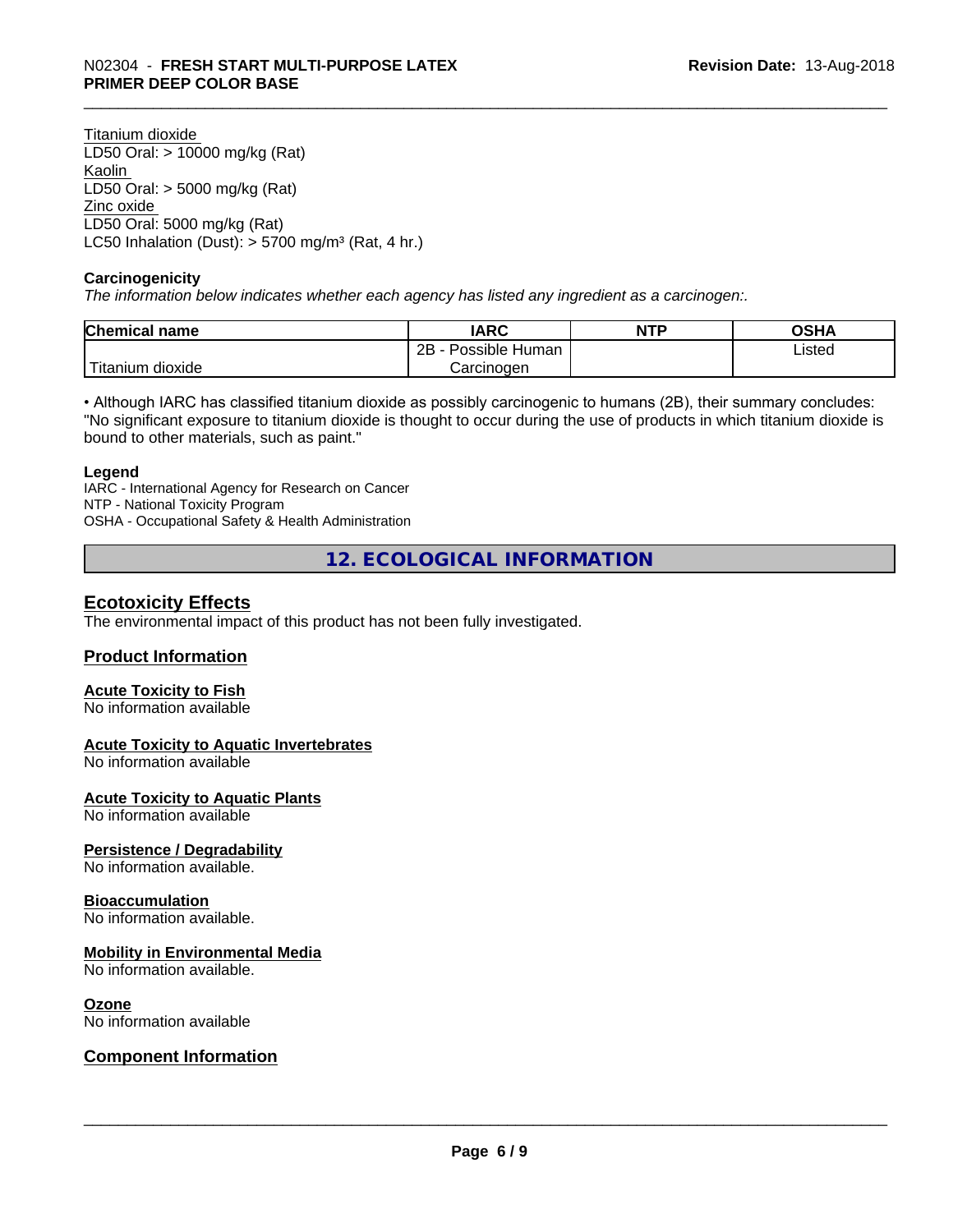#### **Acute Toxicity to Fish**

Titanium dioxide  $LC50:$  > 1000 mg/L (Fathead Minnow - 96 hr.)

#### **Acute Toxicity to Aquatic Invertebrates**

No information available

#### **Acute Toxicity to Aquatic Plants**

No information available

|                              | 13. DISPOSAL CONSIDERATIONS                                                                                                                                                                                               |
|------------------------------|---------------------------------------------------------------------------------------------------------------------------------------------------------------------------------------------------------------------------|
| <b>Waste Disposal Method</b> | Dispose of in accordance with federal, state, and local regulations. Local<br>requirements may vary, consult your sanitation department or state-designated<br>environmental protection agency for more disposal options. |
|                              | 14. TRANSPORT INFORMATION                                                                                                                                                                                                 |
| <b>DOT</b>                   | Not regulated                                                                                                                                                                                                             |
| <b>ICAO/IATA</b>             | Not regulated                                                                                                                                                                                                             |
| <b>IMDG/IMO</b>              | Not regulated                                                                                                                                                                                                             |
|                              | 15. REGULATORY INFORMATION                                                                                                                                                                                                |

# **International Inventories**

| <b>TSCA: United States</b> | Yes - All components are listed or exempt. |
|----------------------------|--------------------------------------------|
| <b>DSL: Canada</b>         | Yes - All components are listed or exempt. |

# **Federal Regulations**

| SARA 311/312 hazardous categorization |    |  |
|---------------------------------------|----|--|
| Acute health hazard                   | Nο |  |
| Chronic Health Hazard                 | No |  |
| Fire hazard                           | No |  |
| Sudden release of pressure hazard     | Nο |  |
| <b>Reactive Hazard</b>                | No |  |

### **SARA 313**

Section 313 of Title III of the Superfund Amendments and Reauthorization Act of 1986 (SARA). This product contains a chemical or chemicals which are subject to the reporting requirements of the Act and Title 40 of the Code of Federal Regulations, Part 372:

*None*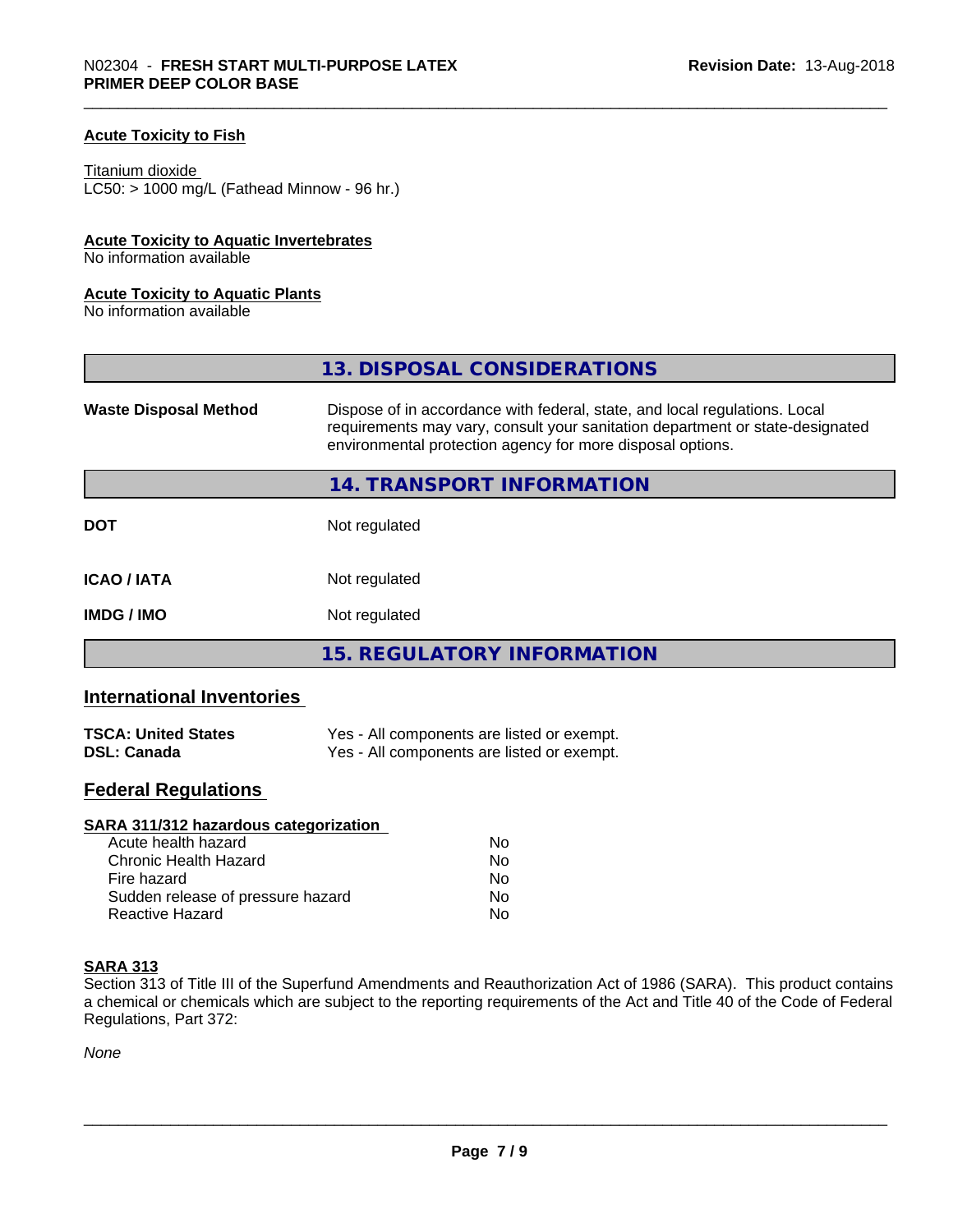#### **Clean Air Act,Section 112 Hazardous Air Pollutants (HAPs) (see 40 CFR 61)**

This product contains the following HAPs:

*None*

## **US State Regulations**

#### **California Proposition 65**

**AN** WARNING: Cancer and Reproductive Harm– www.P65warnings.ca.gov

#### **State Right-to-Know**

| <b>Chemical name</b> | <b>Massachusetts</b> | <b>New</b><br>. Jersev | Pennsylvania |
|----------------------|----------------------|------------------------|--------------|
| Titanium dioxide     |                      |                        |              |
| Diatomaceous earth   |                      |                        |              |
| Kaolin               |                      |                        |              |

#### **Legend**

X - Listed

# **16. OTHER INFORMATION**

| HMIS | Health: <b>N</b> | <b>Flammability: 0</b> | <b>Reactivity: 0 PPE: -</b> |  |
|------|------------------|------------------------|-----------------------------|--|
| .    |                  |                        |                             |  |

#### **HMIS Legend** 0 - Minimal Hazard

- 1 Slight Hazard
- 2 Moderate Hazard
- 3 Serious Hazard
- 4 Severe Hazard
- **Chronic Hazard**

X - Consult your supervisor or S.O.P. for "Special" handling instructions.

*Note: The PPE rating has intentionally been left blank. Choose appropriate PPE that will protect employees from the hazards the material will present under the actual normal conditions of use.*

*Caution: HMISÒ ratings are based on a 0-4 rating scale, with 0 representing minimal hazards or risks, and 4 representing significant hazards or risks. Although HMISÒ ratings are not required on MSDSs under 29 CFR 1910.1200, the preparer, has chosen to provide them. HMISÒ ratings are to be used only in conjunction with a fully implemented HMISÒ program by workers who have received appropriate HMISÒ training. HMISÒ is a registered trade and service mark of the NPCA. HMISÒ materials may be purchased exclusively from J. J. Keller (800) 327-6868.*

 **WARNING!** If you scrape, sand, or remove old paint, you may release lead dust. LEAD IS TOXIC. EXPOSURE TO LEAD DUST CAN CAUSE SERIOUS ILLNESS, SUCH AS BRAIN DAMAGE, ESPECIALLY IN CHILDREN. PREGNANT WOMEN SHOULD ALSO AVOID EXPOSURE.Wear a NIOSH approved respirator to control lead exposure. Clean up carefully with a HEPA vacuum and a wet mop. Before you start, find out how to protect yourself and your family by contacting the National Lead Information Hotline at 1-800-424-LEAD or log on to www.epa.gov/lead.

**Prepared By** Product Stewardship Department